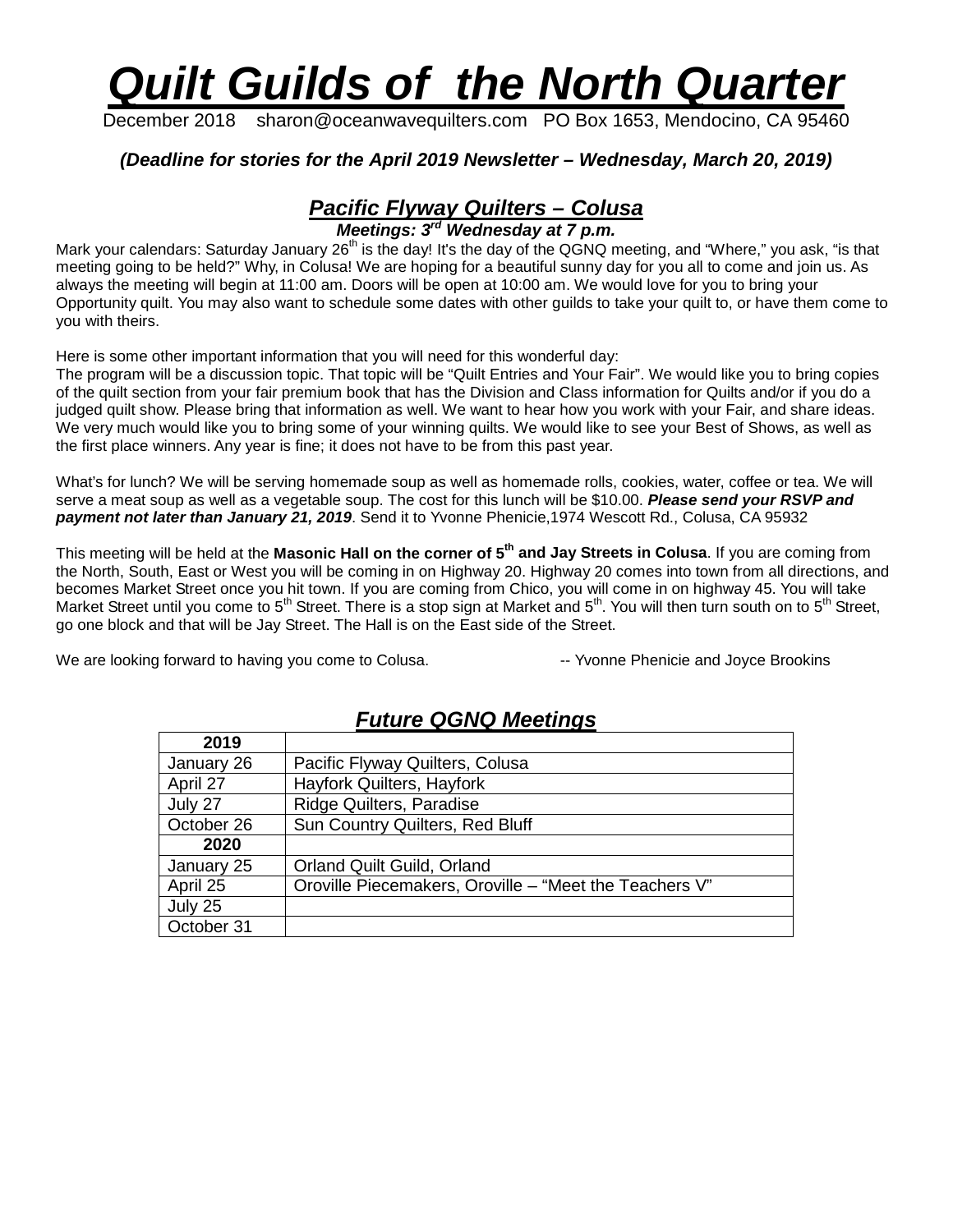## *Upcoming QGNQ Member Quilt Shows and Events*

| 2019          |                                                                                      |
|---------------|--------------------------------------------------------------------------------------|
| March 9-10    | Yuba-Sutter Valley Quilt Guild, Yuba Sutter Fairgrounds, Saturday 10-5, Sunday 10-4, |
|               | Admission \$7                                                                        |
| May 4-5       | Grapevine Quilters of Ukiah, Quilts in Bloom, Saturday 10-5, Sunday 10-4, Admission  |
|               | \$10                                                                                 |
| June 29-30    | Ocean Wave Quilters, Fort Bragg Quilt Show, "Magic Dreams", Dana Gray Elementary     |
|               | School, 1197 Chestnut Street, Fort Bragg, Saturday 10-5, Sunday 10-4, Admission \$7  |
|               | (good for both days)                                                                 |
| August 31-    | Long Valley Quilters, (outdoor show) by the Fat Quail Quilt Shop, Highway 101,       |
| September 1   | Laytonville                                                                          |
| September 5-6 | Shasta Lily Quilt Guild, Mt. Shasta High School, Mt. Shasta, Admission \$3           |

## *What Happened at the October Meeting in Ord Bend*

What a grand meeting. It was our 4<sup>th</sup> Meet the Teacher with Annie's Star hosting us at the Ord Bend Hall. We had a full house even with all the smoke from the fires. The tables were decorated in a fall theme and the guild supplied three full baskets of quilting items for door prizes. Such a fun touch. Sue Good and crew did a wonderful job setting the stage for lunch and a fun meeting.

Seven quilters presented their special techniques for workshops and great ideas for lectures. A copy of their information in attached to this newsletter for those who were unable to attend. Please think about booking some of the wonderful talent that we have in the north state.

Dorothy Welton shifted the Row by Row Round Robin Challenge bags around for a fourth round. This will be such a fun reveal and traveling exhibit.

Several Opportunity Quilts were displayed. Remember to always bring your guild's Opp Quilt to each of our meetings. No preregistering involved. Just bring them!

Our next meeting will be Saturday, January 26 in Colusa hosted by Pacific Flyway Quilters. Hope to see all of you there! -- Arlene Arnold

#### *It's Dues Time!*

Hey everyone. Our year starts in January and that means that dues are due at our next meeting. You can bring them with you or mail them to me, Arlene. The information is on the bottom of the form. Please fill out the form and bring it as this helps to keep our roster up to date.

#### *Extra Items for our January Meeting*

- 1. Please bring your calendars for booking Opportunity Quilts into your meetings and also be ready to book your quilt into other guilds meetings.
- 2. Please be ready to let us know if you can send on our newsletter to the members of your guild. We would like them to read it. You as reps can send it on. We will be discussing this to get it done!
- 3. Insurance. Does your liability insurance cover the people who own your meeting place but not your guild?
- 4. Please bring the entry pages from your County Fair entry book and or your quilt show entry book. We will be discussing categories. The quilting industry has changed so much that it is making judging harder.
- 5. Please bring Best of Show and First Place quilts to share. It should be fun!

#### *A Word From Arlene*

This has been a season of testing for so many of us. While I was one of the lucky ones that lives in the valley and didn't experience the fires personally I was a witness to many of them by being in the areas where they were. Driving back from our July meeting we drove through fire on both sides of our route, Lakeport on the south and fire on the hillside to the north. I had never seen a purple-black sky before. It was scary. Then I was in the Fall River Mills area to judge. I was driving through the smoke from the Carr fire and after I arrived at my motel found out that 24 hours earlier Cal Fire had made a stand in their parking lot to stop the fire there. After that I drove through smoke so thick I couldn't see but 100 yards in front of me to reach Mt. Shasta to judge their show. When I left another fire had started in their area. It was crazy.

Last month I was in Encino dressed in my Civil War outfit sitting in the back of the room waiting to speak when my phone buzzed and I saw that the town of Paradise was on fire. As I was reading this information the Community Service chair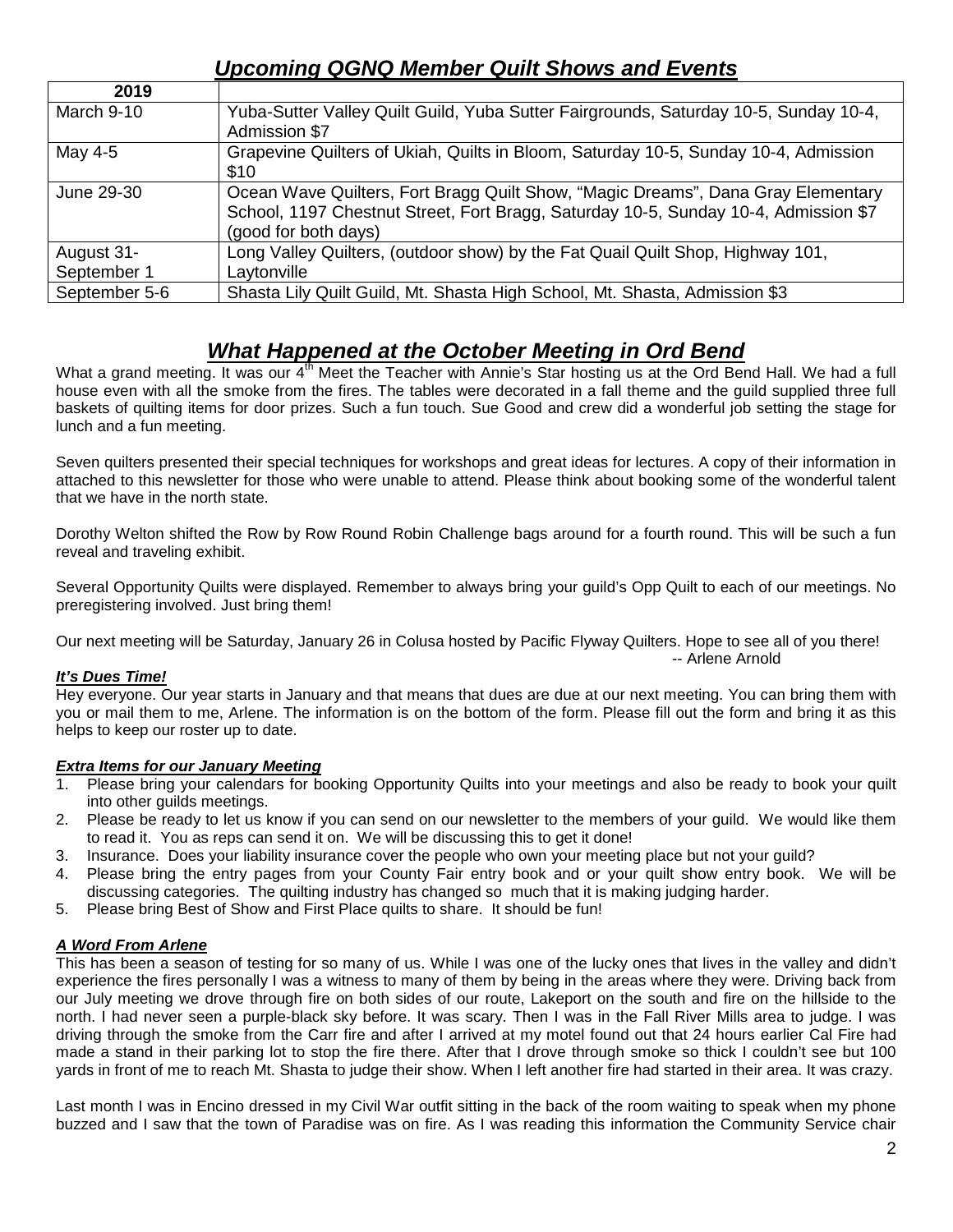was telling the Valley Quilt Makers Guild about the quilts that they had made and had she delivered for the Carr Fire victims. She told about driving up to see relatives in Orland and going onto the next town and leaving them at a quilt shop. Then I was introduced.

After the usual hellos I told the group that I would start my lecture in a moment but first I wanted to tell them about their quilts. I was able to tell them that the quilt shop is called Quilt n Tyme in Corning and that the Quilters Sew-ciety of Redding was the guild that picked them up for distribution. Then I was so happy to tell them that I saw quilts being given to two ladies who lost their homes and their businesses to the Carr Fire. This happened at our Meet the Teachers in Ord Bend. Two people knew where Ord Bend is! There were smiles and a few tears happening in the audience because sometimes you just wonder if your quilts really get to the people you made them for. Well, yes, they did and the ladies in Encino were thrilled to know it. Unfortunately my phone chose that moment to vibrate and flash on the screen at the town of Paradise was on fire. That was a sickening feeling. I told the ladies what was happening. Many more know about the town of Paradise and or knew people who lived there. They vowed to make more quilts to take to Northern California.

The end of my fire story was not over. The next day as I was teaching class the shop owner came into the classroom and informed us that the fire department had issued an evacuation advisory for all homes and buildings ACROSS the street from us! The Malibu fire was raging. The ladies chose to keep sewing. They said they could worry at home or worry in class and get something done. Wow! When my plane took off that night you could see miles and miles of fire lines going to the Pacific Ocean.

This is the end of my fire story now. I count my blessings that fire has not touched me and mine I pray for all of those that it has hurt. I look forward to the new growth, that like the green grass and wild flowers in the spring, will come to all our areas that have been affected and we will see beauty and strength combine for a bright future.

#### *House Blocks for Camp Fire Families*

Please cut and paste this article into your guild's newsletters. Send it out to all of your members in the North State. We can make a huge difference in these quilter's lives with just one little block!

#### Taken from Debbie's FaceBook Page 12/27/18:

Debbie's Quilt Shop in Paradise is requesting quilt blocks with houses from all over to help local quilters recover from the Camp Fire. The blocks must be 10 ½" (10" finished) and may be pieced, appliqued or embroidered. Please use good quality 100% cotton quilt shop fabric. Each bock must also have something written on it with permanent ink - an inspiring saying, your name and city or just your city and the date. The houses on the blocks may be traditional, modern or wonky - as long as the block is 10  $\frac{1}{2}$ ". My shop has not yet moved onto its new address so blocks may be sent to my home for now.

 Debbie's Quilt Shop 6287 Fremont Drive Magalia, CA 95954

Quilters we can make a difference with one little block. Please make your blocks and bring them to the January QGNQ meeting in Colusa. We get the blocks to Debbie after the meeting. Maybe we can have Debbie attend the meeting!

For questions please contact: Arlene Arnold, 458-7597 or heritageoaksquilts@frontier.com.

Paws to quilt everyone, Arlene

## *Annie Star Quilt Guild – Chico*

#### *Meetings: 1st Thursday at 7 p.m. (doors open at 6:30)*

The October North Quarter meeting in Ord Bend seems to have happened several lifetimes ago. Since then, as you know, Butte County was visited by a dreadful black cloud. It took away our sun for days and so much more. Some things forever. I am sure you have heard the tales of destruction, survival and endurance told by our friends and neighbors in our small foothill communities. So many places and things and people and animal life impacted. I know that all our quilting community friends understand. Many of you have been there. Chico has been impacted too. Adding 20,000 -30,000 plus people to a town overnight is an interesting experience. It is not just the traffic though, we all have tales of that too. Homes and hearts have been opened to friends, families, total strangers. Annie Star members have stepped up, volunteering in a multitude of ways as individuals and as guild members. First, we reached out to our members directly impacted by the fire and to Paradise guild members. We have held numerous sew days creating comfort quilts and pillowcases. Annie Star, Honeyrun Quilt store and Cathy's Sew and Vac have worked together collecting the volume of quilts and quilting items pouring in from all over the world. We have begun operating a very successful pop up store out of Cathy's warehouse. We welcomed Paradise Guild members to our Holiday party and into our guild. Many of us have helped Cindy Needham as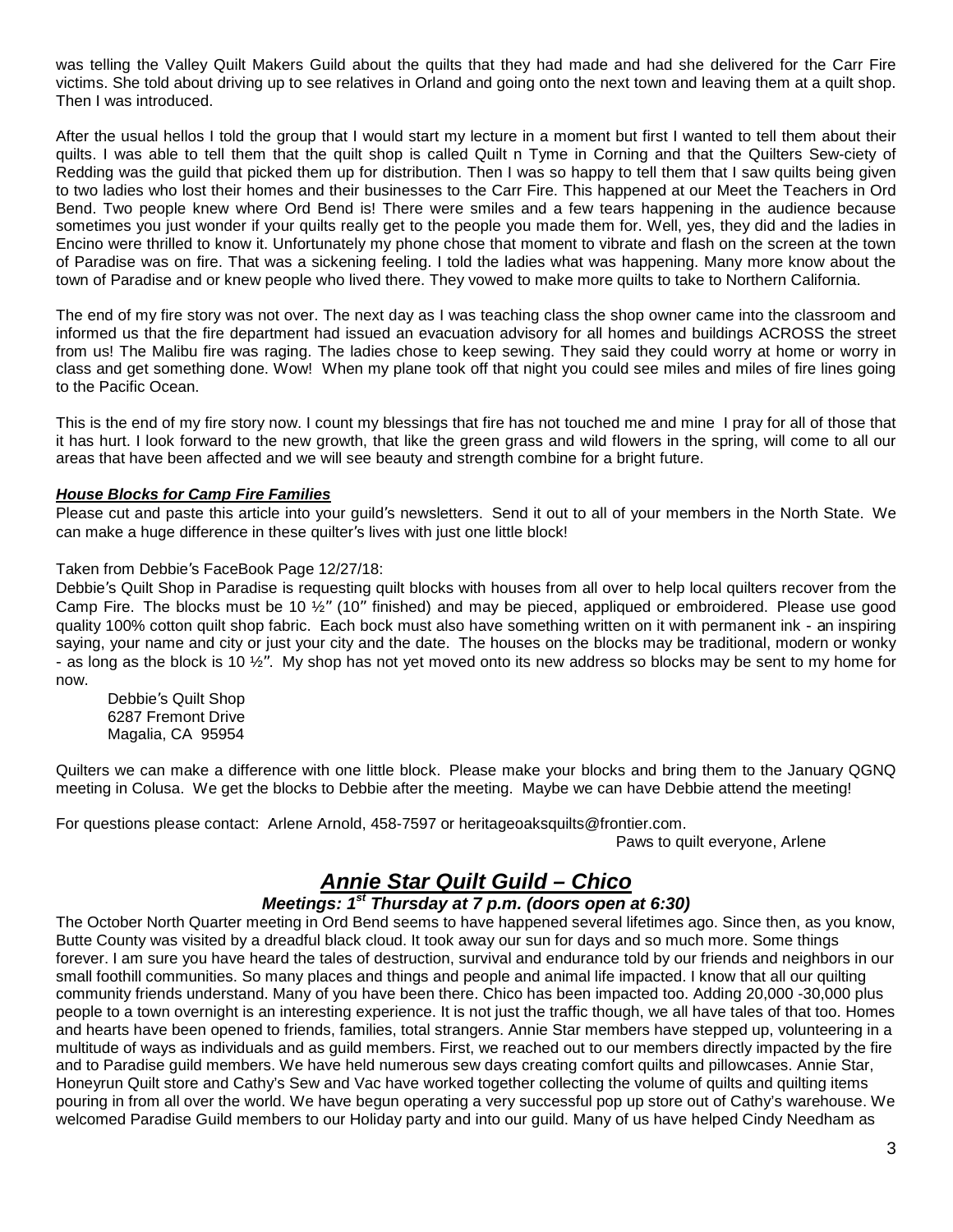she too has turned her studio into a shop for displaced quilters. Fabric, as we all know, has its own healing power. We are in the beginning of the recovery period now. It will take time. Yesterday, I was one of the many who went to Sierra Nevada to buy a couple six packs of their new beer Resilience to share with family and friends. Last night we toasted. -- Sue Good

# *Flying Needles Quilter's Guild of Yolo County – Woodland*

*Meetings: 3rd Thursday of the month – 6 p.m.*

We have a new Program/Education Chair, Tamara Reed, who has booked some exciting events for us in the coming months. On Thursday, January 17<sup>th</sup>, our meeting speaker will be Stacia Lindahl. She has taught at quilt shops in the region. The meeting is from 6-8 p.m. a thte County Fair Mall in Woodland.

On January 26<sup>th</sup>, Jane Haworth will be teaching "Tips and Tricks for T-Shirt Quilts". On February 16<sup>th</sup>, we'll have Stacia Lundquist teaching us Jelly Roll Fun. And on March 30<sup>th</sup>, Colleen Erdes will show us "Embellishing With Flowers".

Our Spring Challenge this year is "Dog-gone-good or Puff-fect Pet Quilts". These are up to 18" square quilts of your pet. And we hosted a member holiday cookie swap this year  $-$  so much fun  $-$  and so yummy!!  $-$  Roberta Burke

# *Grapevine Quilters Guild – Ukiah*

*Meetings: 1st Wednesday at 6:30*

The Grapevine Quilters Guild is having a class on February 22 and February 23 (10-5 each day) given by Jill Schumacher, 'Quiltmaker to the Queen'. Jill is a Master Quilter and has won numerous awards including the Best Machine Quilting award at National Quilters Association. Her teaching methods help even the beginning quilter learn amazing skills and gain confidence in their machine quilting techniques. The class is two days on free motion quilting using your sewing machine. The cost is \$50 and is being held at The Church of Jesus Christ of Latter Day Saints 1337 S. Dora Street in Ukiah. If you would like to sign up for this class, contact Linda McCallum at 707-462-3219. If you would like to bring a potluck dish, that is voluntary but greatly appreciated.

## *Heart of the Basin Quilters & Needle Arts Guild – Klamath Falls, OR*

*Meetings: 2nd Monday at 6 p.m. (doors open 4:30)* **-** Baptist Church on Homedale in Klamath Falls

## *Ladies of the Lake - Lakeport*

#### *Meetings: 2nd Saturday at 10 a.m. (except October)*

Greetings from smoky Lake County…again! We seem to have caught all this smoke from the Camp Fire in Paradise. Our thoughts and prayers go out to those folks.

Our guild is starting off 2019 with several excellent programs/speakers. In January Colleen Granger will be here with many ideas on how to use those tempting "pre-cuts" that we all love. After her engaging lecture on Saturday, she will lead a workshop on Sunday…. bring one of the pre-cuts that you couldn't resist (whatever shape or size you want) – now you are finally ready to cut the ribbon and use it! She will have patterns and ideas for whatever pre-cut you bring!!!

In February Sheila Collins will visit us (again!) with an entertaining lecture at the meeting on Saturday, and a fascinating 'mandala' workshop on Sunday. The finished project is stunning! In March we will sit back and relax (no workshop) as Marjorie McGraw regales us with tales about "Mistakes I Have Made and How They Were Corrected"…can't wait to hear this one! Lisa McKissick will visit us in April with her "Tool Time" lecture, and her workshop (Northern Lights) on Sunday; this project is definitely user-friendly and perfectly suited to all those 'newer' quilters who want something they can do…and finish !!

All our workshops are open to everyone (\$25 fee for members and guests). Come and sew with us, and meet some new quilting buddies! Contact Jane Alameda [\(janeala@mediacombb.net\)](mailto:janeala@mediacombb.net) (707-263-3831)

-- Jane Alameda

# *Log Cabin Quilters – Hayfork*

#### *Meetings: Last Wednesday at 11 a.m.*

The Hayfork Log Cabin Quilters are busy getting ready for our Holiday party and potluck. Lately we've been making stuffed apples, I used Christmas fabric and gave them away but others used whatever they had on hand. We started our new Block of the Month program in October, this year we are doing two, one very basic one for the new quilters and one for the more advanced. We are also just about ready to get started on our opportunity quilt for this year, we are late doing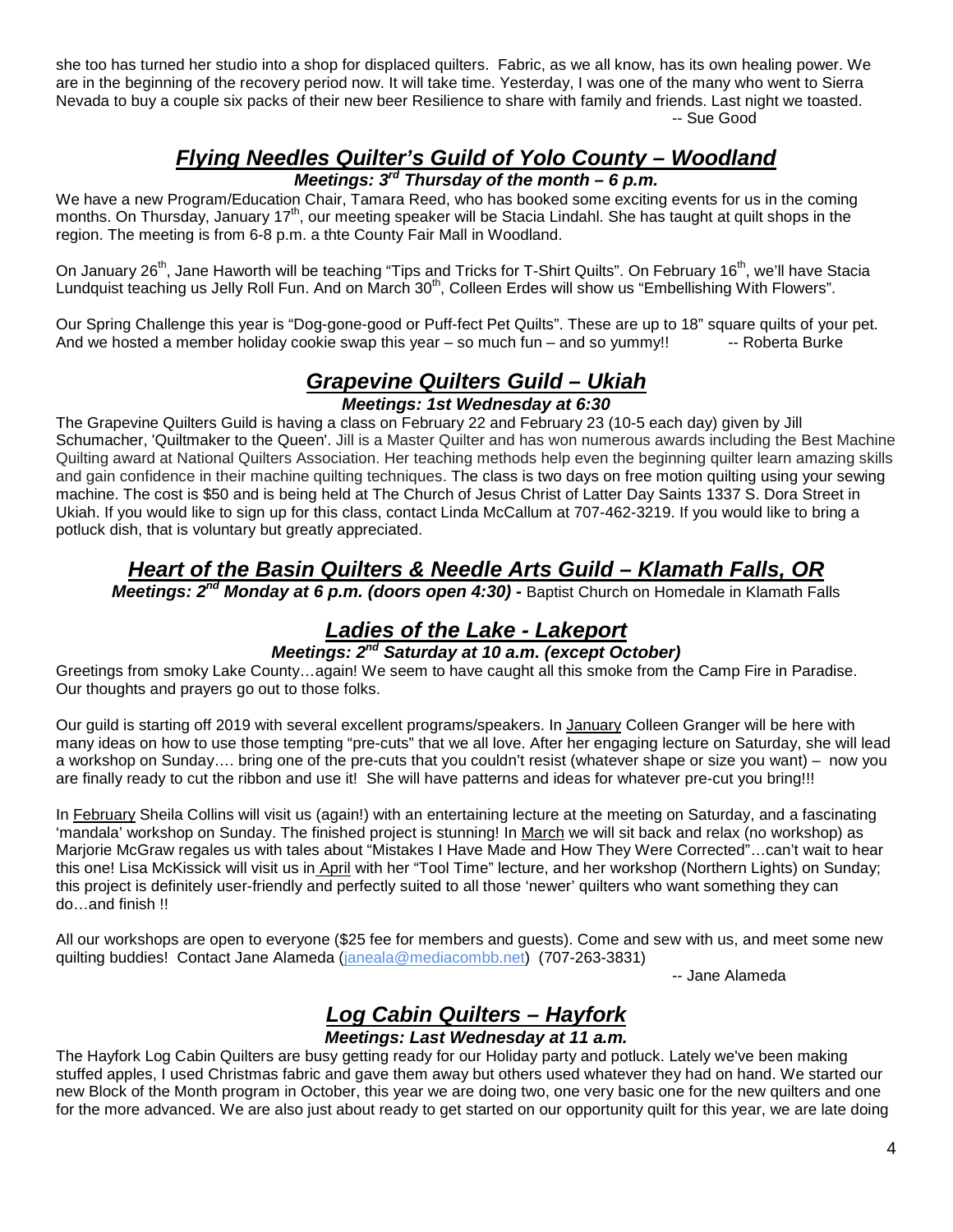it but it took awhile to gather the fabrics. We have everything now so the first cuts get made in January! We also started our new brown bag challenge, I love my fabric so much I can't wait to finish it! I just wish I was making it for myself LOL.

One of our new members, Val Patton, had emergency surgery recently but is on the mend, we hope to see her back soon. The rest of us seem to be at least fairly healthy, thank heavens! I have had cataract surgery on both my eyes, one in October, the other in November. I love having bionic eyes! It's so nice to get up and not have to grab my glasses. I recently spent 4 days in Jacksonville, Oregon with my daughter, drove highway 3 over Scott Mountain to get there and it was so nice to see clearly. It was a beautiful drive.

We went to a play in Ashland and of course to the Sew Creative quilt shop, one of my favorites.

Hope to see you all in January. The second second service is a service of the set of the Diana Stewart, President

#### *Long Valley Quilters - Laytonville Meetings: Third Wednesday at 10 a.m.*

The Long Valley Quilters are beginning work on our next Opportunity Quilt to be raffled this coming Spring and Summer. The winning ticket will be pulled at our annual Quilty Pleasures quilt show September 1, 2019. Our free show is held annually on the last weekend of August, outdoors, by The Fat Quail Quilt Shop in Laytonville on Hwy 101. One of our members, Jody McGeen, makes amazing ribbons to be awarded in multiple categories for which the public votes for favorites such as Best Use of Color, Most Whimsical, The One You'd Most Like to Sleep Under, etc. Our members also choose a favorite for the quality of quilting.

Last year we made enough money with our Opportunity Quilt and Raffle Baskets to award 6 \$500 scholarships to graduating high school seniors. This is the main monetary focus of our group.

We have also contributed pillowcases to the local Hospice, and quilts for foster and homeless children on an on going basis. In response to the Camp Fire many of us made stockings for children affected by that disaster.

Coming up in January we will have Sue Rohrke teach a class showing her technique in layering fabrics for art quilts. [\(suerohrke@mycci.net\)](mailto:suerohrke@mycci.net) This class is full, but samples of the barn we will be making will be on display at The Fat Quail, and if there is interest more classes may be offered in the future.

We hope to see you at our show August 31-September 1, 2019 in Laytonville! -- Deb Kvaka

## *Mountain Quail Quilters – McArthur*

#### *Meetings: Second Thursday at 11 a.m.*

Happy New Year and happy creating from Northeastern California. Our new year's resolution seems to be, "Yes! We can do more quilting!" As all of you, we continue to donate quilts to fire victims and those in need locally as well. Our upcoming events are: Jan. -team effort on Charity Quilts! Feb. - Padded folding chair covers to keep us all comfy as we work, taught by Linda Murray – member. March - Rope bowl making as taught by Judy Weber, member. April - annual swam meet and UFO's. Happy quilting from Pat and the gang up here. Come enjoy the snow, we hope!! In late March we head up to the Running Y Resort in Klamath Falls, Oregon, for a 3 day retreat where we all enjoy each other's company as we work on individual projects in a beautiful, light-filled meeting room for the 4th year in a row. There's swimming,



hiking and a spa to take advantage of, too.

-- Pat Pell

## *Ocean Wave Quilters – Fort Bragg*

*Meetings: 2nd Sunday at 1:30 p.m.* We continue to keep busy here on the north coast. We finished our 2 opportunity quilts – Magic Breeze (left - 84x100) and Magic Maze (right- 42x55). They will be raffled at our June 29-30 show this year. We're excited to be able to say they cost us a grand total of \$214…our quilters generously donated scrap fabric for the quilts, so all we had to purchase were the

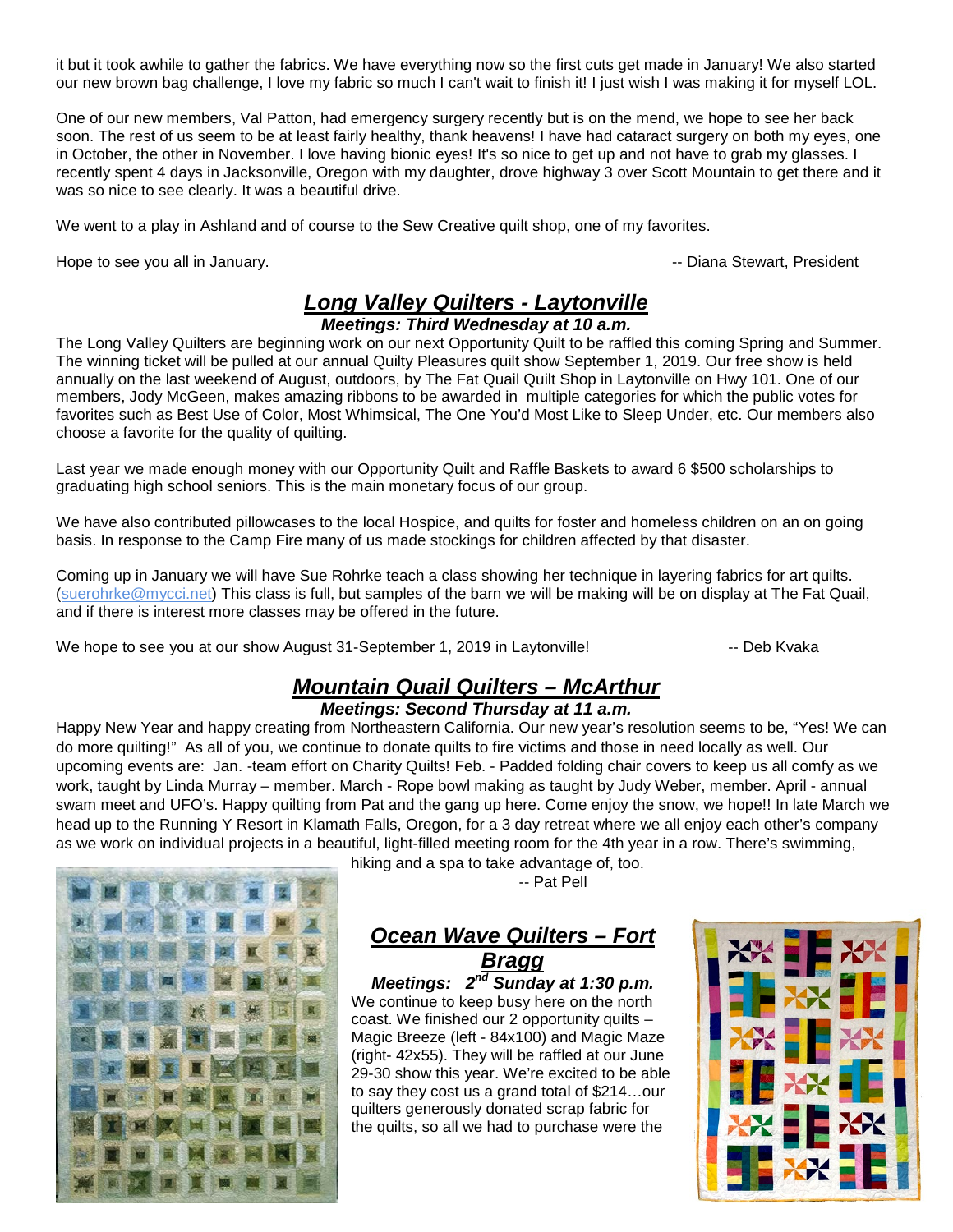backing (\$30 for 6 yards at a local guild sale!) and borders, as well as the batting. The quilting for the larger quilt was done by our local professional – Cindi Jo Willey – and the quilting of the smaller quilt was donated by member Paula Perelstein.

Our first Sew/Service Sunday was a great success – we made 53 pillowcases to distribute to organizations here on the coast including Safe Passage, Project Sanctuary, Hospitality House, to children in foster care in Mendocino County, and to The Living Room in Santa Rosa. These agencies all support women and children who are dealing with issues like homelessness, domestic violence, or other life challenges, and a cheerful pillowcase lets them know someone cares. We also donated 2 dozen quilts to Redding for fire survivors there, and 2 dozen to the effort in Chico to provide quilts to survivors of the Camp fire. We are now busy restocking our closets with Warm Welcome and Chaplain quilts for our own community.

We had our usual Holiday potluck during our December general meeting, including a rousing game of Left-Right-and-Center for a chance to win fat quarters. We had to double the usual number of tables for the buffet – so much food! Then, later that week, a group met at La Playa Mexican Restaurant for an hour of good food and cheer. Quilters do like to eat, don't they?

Our Education Chair, Tina Perry, has been busy scheduling classes and educational activities. She has a full calendar for our 2019 blockettes of the month; we've added a dimension this year to have participants make not one, but two blocks, with the 2<sup>nd</sup> set being ear-marked for one of our community project quilts. On Sunday, February 24<sup>th</sup>, we'll be having a Studio Tour/Schoolhouse event. 3 quilters will open their workspaces up for an open house style tour. At each stop, another member will teach a skill and yet another member will provide the refreshments. We've done Schoolhouses at our regular meetings before, but have never taken one "on the road". It should be fun to see the different studios. We're hoping to repeat this activity a couple of times a year so we can eventually visit everyone's creative space.

Lisa Thorpe (lisathorpe.com) will be doing a trunk show at our Annual Tea on Sunday, April 28<sup>th</sup>, and she'll then teach a class on Gelli Printing on Fabric and then Embellishing with Thread on Monday, April 29<sup>th</sup>. It is likely this class will be open to non-members, so if you are interested, contact [tinap@mcn.org.](mailto:tinap@mcn.org) The state of the Sharon Lau

#### *Orland Quilters - Orland Meetings: 3rd Monday at 7:00 p.m.*

# **O***roville Piecemakers – Oroville*

## *Meetings: 3rd Thursday at 10 a.m.*

Our guild has been very busy catching up after our very successful quilt show in October. The weather cooperated, and we had two wonderful cool days for the show. We sold some of our members' quilts for the first time during the show.

Our program for November was presented by Jane Haworth. She is an inspiring artist, who works from many photos she has taken. I found her skill in making the eyes of her subjects look so lifelike really remarkable.

December we held our annual potluck luncheon, with some new games to play, and the drawing for our Opportunity quilt of the past year. Much to our surprise, the winning ticket was purchased by Tiffany Sasek, a regular attendee of our Moonlighter group.

In January we are looking forward to having Jennifer Repacki as our speaker. Following the meeting, she will be teaching a workshop on "Constructing a Woven Background". We intend to use the background for a Donna Greenwald class in February.

See you all in January,  $\overline{\phantom{a}}$  and  $\overline{\phantom{a}}$  are  $\overline{\phantom{a}}$  and  $\overline{\phantom{a}}$  and  $\overline{\phantom{a}}$  and  $\overline{\phantom{a}}$  and  $\overline{\phantom{a}}$  and  $\overline{\phantom{a}}$  and  $\overline{\phantom{a}}$  and  $\overline{\phantom{a}}$  and  $\overline{\phantom{a}}$  and  $\overline{\phantom{a}}$  and  $\overline{\phant$ 

## *PineNeedlers - Shingletown*

*Meetings: weekly on Wednesday*

## *Quilter's Sew-ciety of Redding – Redding*

#### *Meetings: 1st Tuesday at 6:30 p.m.*

Redding Guild meetings are the first Tuesday of the month at 7pm at the Senior Center on Benton Drive in Redding. January's meeting this year will be on January 7 at 7pm at the Elks Lodge right next door to the Senior Center. It is going to be a Mystery Trunk show by Vicki Bertucci. Should be fun.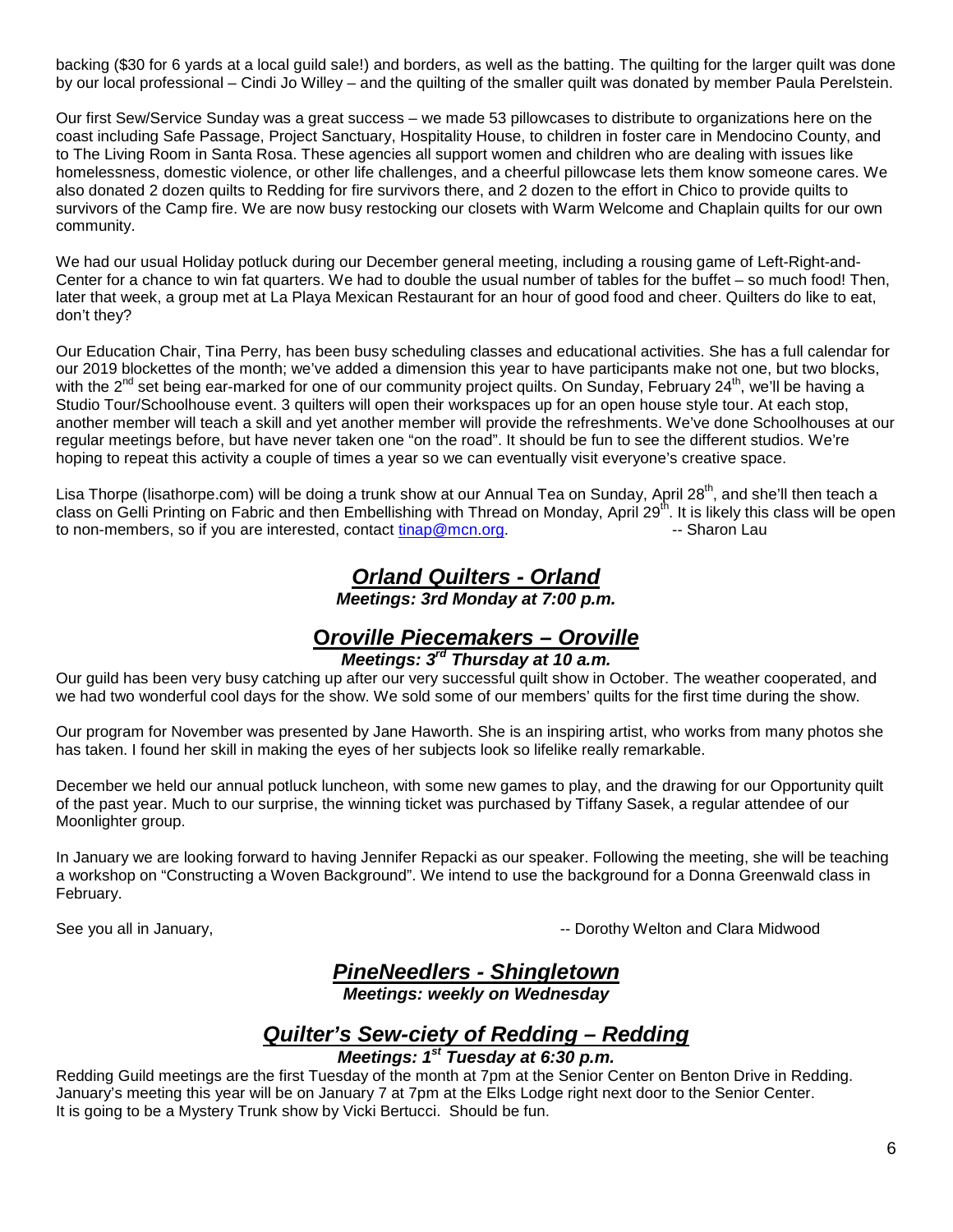Also on January 1<sup>st</sup> of 2019 if you would like to attend our Quilt Bash which will be on May 30 thru June 2<sup>nd</sup> at Simpson University download the registration form on January 1, on our webpage. The webpage is [www.quilterssewciety.org.](http://www.quilterssewciety.org/) We can only accommodate 125 campers so if you want to join the fun be sure and download the registration form and send in ASAP. It fills up fast and is on a first come first serve basis.

Hope everyone had a Merry Christmas and we wish you all a Happy New Year. **--- The Manuman Hangistan** -- Janet Barabe

# *Ridge Quilters Guild – Paradise*

#### *Meetings: 3rd Tuesday at 10 a.m. (doors open at 9:30 a.m.)*

Boy, oh boy. Where to start? Everyone in our guild made it out safe and sound from the Camp Fire. Sheila Groom, Tina Bishop and Laura Lukes quickly jumped on social media and tracked everyone down. No one really rested until all members were located.

The outpouring of love from the quilting community all over the country has been unbelievable. Cindy Needham, Homey Run and Annie's Star Quilt Guild are serving as the unofficial clearing house for machines, notions, fabric and books. I personally went 'shopping' at Cindy's and got a rotary cutter and scissors.

There are many stories of quilts lost and quilts saved. Kim Morris grabbed our opportunity quilt on her way out the door. Linda Brown scooped up the treasure books. Bob and Teresa Larson saved a couple of our community quilts. Other members grabbed Round Robins and took them to safety.

For my part, I had just picked up member quilts that had been at the Gold Nugget Museum, which burnt to the ground, where they had been part of an exhibit. I had failed to return them to the owners when the fire started. Those quilts are on the living room floor of my house which is still standing. For a couple of those members the quilts I have will be some of the very few they will possess from a lifetime of quilting.

I am staying with my son in Springville California. Next week I will attend the Christmas party of the Porterville quilt guild. A gift card, sent by me sister, was waiting for me at the local quilt shop, Calico Mermaid. I have bought fabric at Tina's Fabrics in Springville. Everyone is so gracious! Everyone offers me a place to sew or just 'Be' with quilters. I have a borrowed machine and am making placemats for Christmas gifts. How in the world someone has to rip out stitching when making 'flip and stitch' placemats is beyond me.

More good news! It looks like we may have secured a temporary location to hold guild meetings. And..........our Home Tour committee is thinking outside the box so we can move ahead with the tour in 2019.

Best wishes and Merry Christmas from everyone at Ridge Quilter Guild in Paradise California. - - Peggy Schrader

Peggy also shared the following article about the quilting community coming together to help:

#### **From scissors to sewing machines, huge effort helps evacuated quilters start over**

[Mary Nugent](https://www.chicoer.com/author/mary-nugent/) December 08, 2018, 11:09 pm

CHICO — Cindy Needham's lifelong love of quilting began when she was 13 and now, that passion has taken a new turn. Since the Camp Fire, Needham started a collection project to help quilters who lost everything. In this case, it means everything it takes to make a quilt. She has a quilting studio on Meyers Street, and while she usually teaches classes and hosts quilting groups there, the main purpose lately is getting quilting supplies to the evacuated quilters.

The loss for these quilters is immeasurable. "We have a very strong quilting community in Chico and Paradise and yes, a lot of the quilters in Paradise lost lifetime collections and in many cases it is their livelihood. Many quilters lost all of their quilts as well," Needham said.

She has watched the quilters warm up to the idea of starting over.

"It took a bit for ladies to start arriving. They were all shattered and broken when they came through the door. Their stories were listened to, lots of hugs and Kleenex were passed around, and then they started walking around and petting the fabric and started smiling again," Needham said.

One of them is Kathy Bertrand, who is for now, staying in Penn Valley. She visited a craft store recently, and said it made her realize how much she had lost.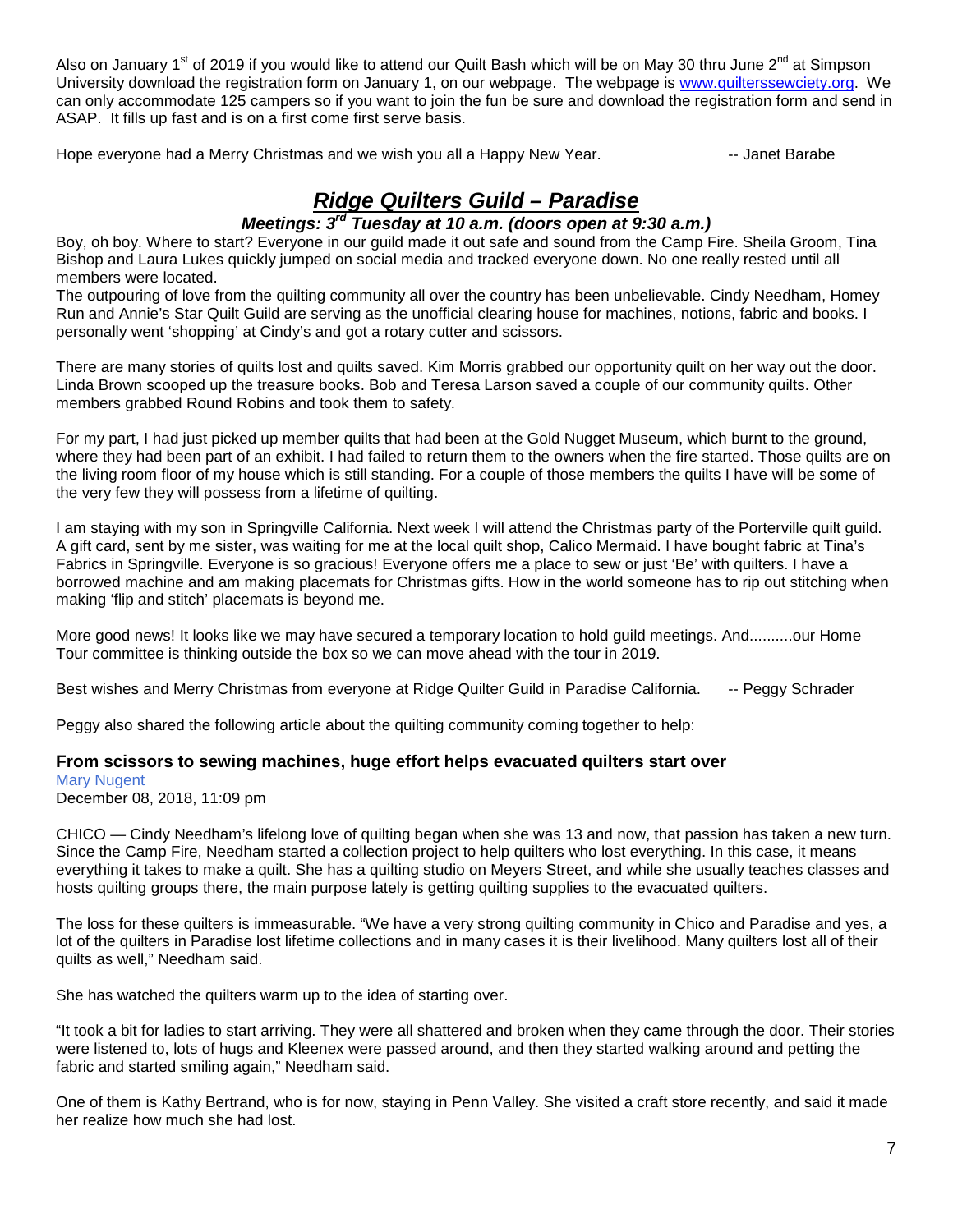"Everything I saw – scissors, batting – reminded me that I had to start all over," she said. "I didn't know where to start." Jammie Herl and her daughter Natalie, 13, were also in Needham's studio on Wednesday for a new start. Her family is staying in Lincoln. "I've been quilting for 20 years, and I lost everything. I like to make things and I wanted to do that for the people who had us over for Thanksgiving. I realized, I didn't event have scissors. Where do you start? So this is amazing," said Jammie Herl.

It's been a pretty constant stream of women who need to begin again, said Needham. Wednesday she introduced her studio to a couple of them. There were bolts of fabric, sewing machines, quilting tools.

"The main thing here is 'Shop Without Manners'," she said, pointing to a sign in the studio. "That means they can take whatever they want, and it's free for them. If they want fabric, they can take the whole bolt. And they can come back as many times as they want to gather more. They can choose tools and sewing machines and bring them back to upgrade later."

The idea, said Needham, is that like all the evacuees, these women need everything. "They need to spend their money on the basics. So when they want to begin quilting again, they can do that here — and not spend anything."

Seasoned quilters become attached to what it takes to create beautiful quilts, said Needham, adding that the sewing machines they get from her studio are not meant to replace the ones they owned. "These are not forever machines. They are little buddies, to help you get going again," she told evacuated quilters on Wednesday.

Needham used her far-flung friends and contacts to make her effort a success. "I'm an international quilt instructor and I have traveled all over the world, so I've received completed quilts, sewing machines — from all over the world. People are really coming together to help with this."

She stresses that this is not her solitary project. She is not affiliated with a quilting group, but said Honey Run Quilters and Annie's Star Quilt Guild are heavily involved in the effort to help evacuated quilters.

Sally Senestraro with Annie's Star Quilt Guild said its members and their friends are busy making quilts for evacuated survivors. "There are probably 60 to 85 of us working on this, and we haven't decided when and where our distribution will begin. There are a few groups working on this, but it's all going to the same end."

Needham has received a trove of donated, completed quilts, many from Annie's Star Quilt Guild and some from around the world. Evacuated quilters who come to her studio choose a Survivor Quilt to keep.

Bertrand chose her Survivor Quilt on Wednesday at Needham's studio. "Look at this, it's beautiful," she said. "I love the black backing and the quilting looks like stained glass."

Cherylann Bullock and her family are staying with friends in Durham. She visited the quilt studio Wednesday, and cried when she remembered why she was there. "I have always done needlework, and I lost all my grandmother's and greataunt's handwork," she said. "This has been so hard."

Bullock chose some needlework projects to begin to start over.

Needham said in her years of quilting, she has seen that quilters are really a specific type of person. "I think 99 percent of quilters in the world are givers," she said.

She said the endeavor has been cathartic. "It is something positive that I can focus on and make a small difference. It feels good. We are enabling our quilters to get back to what they do best — make quilts and give back to our community."

No donations are needed for these quilting drives.

## *Scott Valley Quilters – Etna*

## *Meetings: 1st Thursday at 1 p.m.*

Scott Valley Quilters are ready to begin a new year. December brought our annual Christmas party. Lots of great food, presents, beautiful quilts shared. We always have a good time.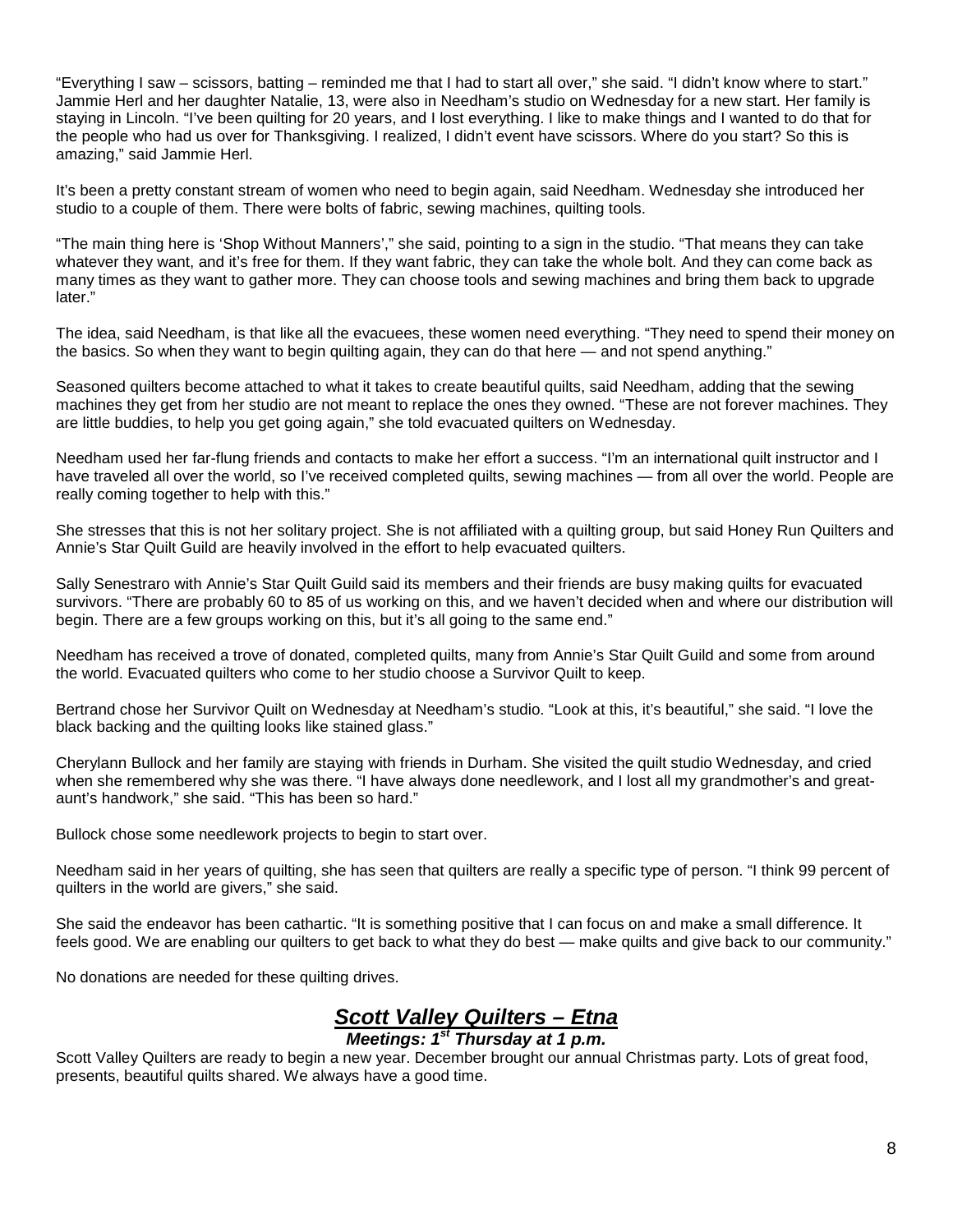Our UFO challenge will be due in March.It has been fun to see the projects that are in our 'coming soon' box. About 16 of us participate. What a great way to clear the sewing room for new projects! We will go for pie as a celebration!

This year on May 11th we will be having our bi-annual Tea Party. I hope to see some of you there!

Hope the New Year is quiltable!  $\blacksquare$ 

## *Shasta Lily Quilt Guild – Mt. Shasta*

*Meetings: 1st Wednesday at 10 a.m.*

The last page of the calendar represents both an ending and a beginning. There are many moments to look back upon: We completed our Opportunity Quilt; Our Quilt Show has come and gone, and it was a smashing success; Many of us identified and completed our UFO's, or we at least let go of some; we learned new quilting techniques; we donated quilts to the children of the Klamathon Fire; and so much more.

Now for the beginning of the new year. It is a beginning with much to contemplate.

We are in the process of rebooting our website, so please bear with us.

We have reinvented the starting time of our monthly meeting to provide a greater continuity to our Art Quilt group. So our Art Quilters—the majority of our membership, really—will meet at 9:30. The business portion of our meeting will commence at 11:00.

Scrappies will still be the 3rd Wednesday, and Anything Goes will continue on the 4th Wednesday. We will meet on the 5th Wednesday with special programs or workshops.

Since this is not a Quilt Show year, we intend to explore more options as far as workshops are concerned. As an example, we will examine what it actually means to bind a quilt that meets with the approval of our Quilt Show judge. And we will create our own Barn Quilts.

As with most of you, our stocks of charity quilts are depleted. We need to make more Caring Friends Quilts and Project Linus Quilts. And we must not forget our Veterans, some of whom were also victims of the local wildfires.

And what else? That's the unknown.

Someone once said that the past is over, the future hasn't happened yet, and that leaves us only the present. And, no, I'm sure that someone else said it prior to Dr. Phil's utterance. And we at the Shasta Lily Quilt Guild intend to make the most of that Present! -- Judy Sartor, Occasional Representative

## *Siskiyou Country Quilters Guild*

*Meetings: 2nd Thursday – 10 a.m. – 3 p.m.*

### *Sun Country Quilters – Red Bluff Meetings: 4th Monday at 7 p.m.*

Well, it has been quite a sad, but busy time here in Northern CA these past few months.Our guild is located between 2 of the worst fires in California history. Luckily for us in Tehama County, we have been spared the flames, but many of us have friends and family affected in some way. During the CARR fire this summer, member, Cathy Warren organized our guild to start making quilts to donate. A Friendship Star pattern was distributed for our October Sew-In and several sewing days were set up at Stitch by Stitch Fabric Shop to quilt and bind the quilts. Between the Friendship Star quilts, Community Service quilts, and other member donations, we were able to donate 50 quilts to the people in the Keswick area of this fire. Meanwhile, news of the CAMP fire prompted another 20 quilts from our Community Service stash to be taken to one of the local shelters. Other area quilt shops like Quilt'n Thyme in Corning have also been busy sewing pillow cases to donate. Sew Smart Supplies in Los Molinos has been collecting donations too. All of these have been much appreciated.

We will continue to make more quilt donations in the weeks ahead and are so thankful for the rainy weather that put out the fires. I know that many guilds from all over the country have also been working hard to make comfort quilts to send to the fire victims, because that's how quilters are! News just in from friends of one of our members is that another 50 quilts are headed north from the Bakersfield guild to support the local efforts.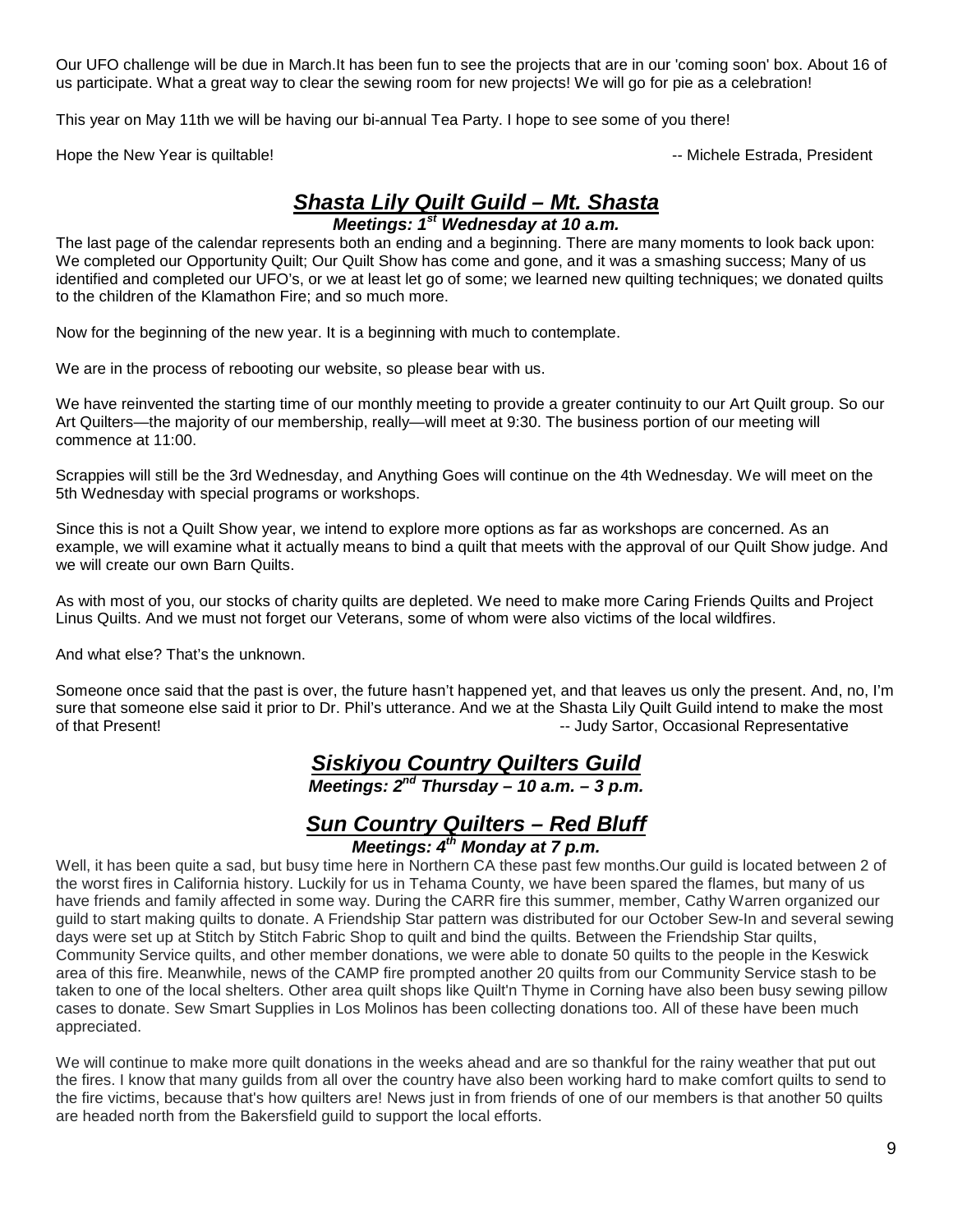In other news, our guild meeting in November featured Jody Ohrt, who filled us in on all the things that quilt judges are looking for. She answered lots of questions from our members that night. The Sun Country Quilters' Quilt Show on April 6 & 7 will be our first to offer quilt judging by a professional judge. We will continue to award Viewers' Choice ribbons for the top 3 vote getters at the show as well. Our show will also feature challenge quilts that portray our show theme, "Heart of the Home", and the deadline to finish those will be here before we know it! By the way, we are continuing to accept vendors for the show, so please let us know if you, or a shop near you, are interested in selling your wares at our show as soon as possible.

For our holiday party in December we showed off completed UFO's, contributed toys to the local law enforcement toy drive, and shared a potluck dinner together. We said our thanks to the many members who served us in 2018 and welcomed our new officers and committee chairs for 2019. In January, we will hold our "free" Friendship Tea where we bring along interested friends who want to see what our guild is all about. It is a great way to start off another year of friendship, sharing, and of course more quilting! The same state of the state of the MaryAnn Crain

# *Sutter Buttes Quilt Guild – Sutter*

#### *Meetings: 3rd Monday at 10 a.m. (doors open at 9 a.m.)*

Our Christmas Party was last week and of course we had way too much food to eat at our annual potluck party. All of it was great. In fact if you've never had it before, one of our members makes a casserole from cauliflower that makes you think it is scalloped potatoes. Very good!!

We had a discussion before dinner. With the loss of members who appear to be willing to become committee chairs for the quilt show, it was decided to cancel our next quilt show. It was a tough decision but without a lot more help in putting it on, we decided it just was not feasible at this time. And of course some of the help has to be from the men of our members to help set up the frames and help hang the quilts. Since the men who do most of the work are getting older or are unable to continue to do these jobs due to health reasons, we can't continue to plan for the next show at this time. Things may change, and we hope that it does. We did consider asking for help from a local service club in Sutter, but of course all their members are getting older also. We do get help from a class at the high school, but they can't come during school hours and can't limb ladders (for insurance reasons). So..…we are hoping circumstances will change but at this time we don't see that happening. Stay tuned. Meanwhile, you are always welcome to visit with us anytime. -- Sharon Easter

## *Valley Quilt Guild – Yuba City*

#### *Meetings: Last Wednesday (except November and December) at 7 p.m. (doors open at 6 p.m.)*

Lately it seems like all I report on is food, food, food. This time is no different. We had our Christmas Party early in December with food again catered by the same people who have done this for the last several years. Good food!! We had a great evening full of entertainment from our President Janell Willis and Vide-President Colleen Pelfrey. Get the two of them together and you know you are in for a real treat. We gathered calendars, toiletries, socks, and toys. Most of these went out to Beale AFB for the deployed members and their families. We also collected quilts for the Camp Fire survivors. And we gave away a lot of quilts to the local Foster Care Association. All in all it was a very generous meeting of donations.

Our next speaker will be Judy Coates Perez. I understand she has a good program, but again I will be missing the January meeting. In February we will have Dora Cary with a program, and a workshop on "Make it Modern". Several of our members are really interested in Modern quilts, so this should be very interesting. And of course in March we will be having our annual quilt show. Mark your calendar for March 9-10 at the Yuba-Sutter Fairgrounds. We have 2 opportunity quilts this year. Both are spectacular, so you'll have a tough time deciding which one you would like to win. See you then. -- Sharon Easter

## *Contact information for displaying opportunity quilts*

| Guild                  | <b>Name</b> | Phone | E-mail                   | <b>Notes</b>                                                                                      |
|------------------------|-------------|-------|--------------------------|---------------------------------------------------------------------------------------------------|
| Annie Star Quilt Guild |             |       | anniestarquilt@gmail.com | (E-mail is checked regularly -- if<br>there is a problem, contact Sue<br>Good: 4dsgood@gmail.com) |